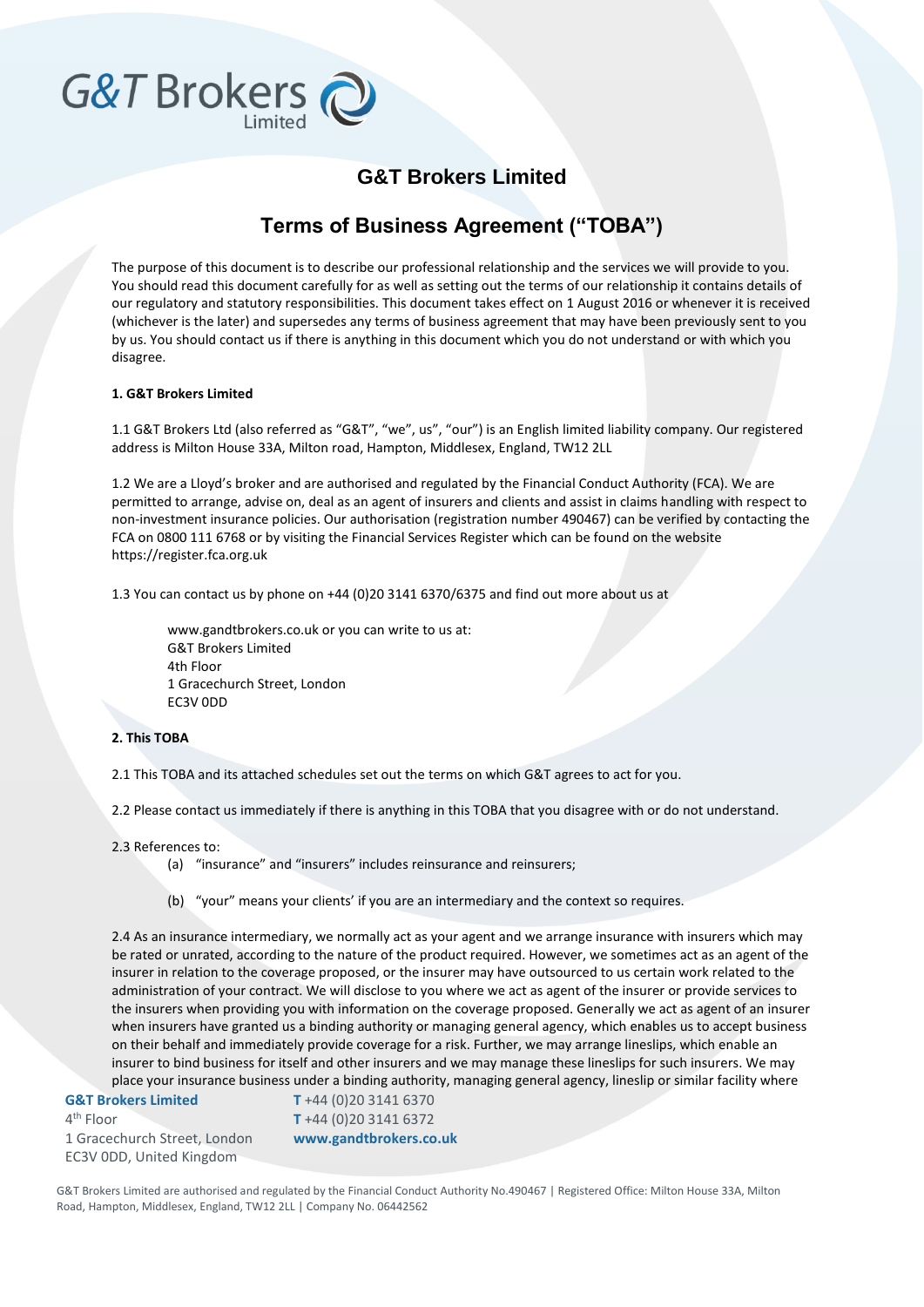

we reasonably consider these match your insurance requirements/ instructions. We shall inform you whenever we bind your insurance risk under a facility. We do not offer advice in relation to tax, accounting, regulatory or legal matters (including sanctions) and you should take separate advice as you consider necessary regarding such matters.

2.5 If you instruct us to proceed with any insurance placement or to undertake any other insurance related service we will be doing so on these terms alone and they will have contractual effect between you and us.

2.6 From time to time, it may be necessary for us to amend or supersede these terms by new terms. Where this is the case, we shall notify you of the proposed changes and, unless we hear from you to the contrary within 28 days after such notification, the amendments or new terms will come into effect from the end of that period.

#### **3. Our service to you**

3.1 We will provide insurance broking services ("the Services"). In providing the Services, we will:

(a) Explain the main features of products and the Services we are offering to you.

(b) We will discuss with you or your representatives your insurance requirements, including the scope of cover sought, limits to be sought and cost. Upon receipt of your instructions, whether written or oral, we will endeavour to satisfy your insurance requirements.

(c) Provide you with information about any insurance cover we recommend to you to enable you to decide to accept the insurance cover available, before it is bound. As your insurance intermediary we will answer any questions you may have on the proposed cover, its benefits, placement structure, restrictions, exclusions and conditions. You will be responsible for reviewing information on the insurance coverage recommended to you. If the coverage and terms do not accord with your instructions you should advise us immediately. We shall automatically provide you with details of all the insurer quotations we recommend.

(d) Place your insurance only when you instruct us to, and during the course of the placement of your insurance we will endeavour to keep you informed of the progress of our negotiations and identify any inability to obtain the coverage sought by you

(e) Except where we agree with you otherwise, we will provide claims services for the period of our appointment.

#### **4. Market security**

4.1 We check the financial strength ratings provided by specialist agencies for each participating insurer and, based on these, we may seek your specific approval of some proposed security. We do not assess or guarantee the solvency of any insurer. As a consequence the suitability of any insurer rests with you and we will discuss with you any concerns you may have.

4.2 You should note that if an insurer who has granted risk transfer (see clause 8) to G&T becomes insolvent, any related premiums we hold for that insurer are deemed to have been paid to them and will not be returnable to you. Similarly, claims money held by us will also be returnable to the insurer or its liquidator.

4.3 We do not accept any liability for any unpaid amounts in respect of claims or return premiums due to you from a participating insurer who becomes insolvent or delays settlement.

## **G&T Brokers Limited**

4<sup>th</sup> Floor 1 Gracechurch Street, London EC3V 0DD, United Kingdom

**T** +44 (0)20 3141 6370 **T** +44 (0)20 3141 6372 **www.gandtbrokers.co.uk**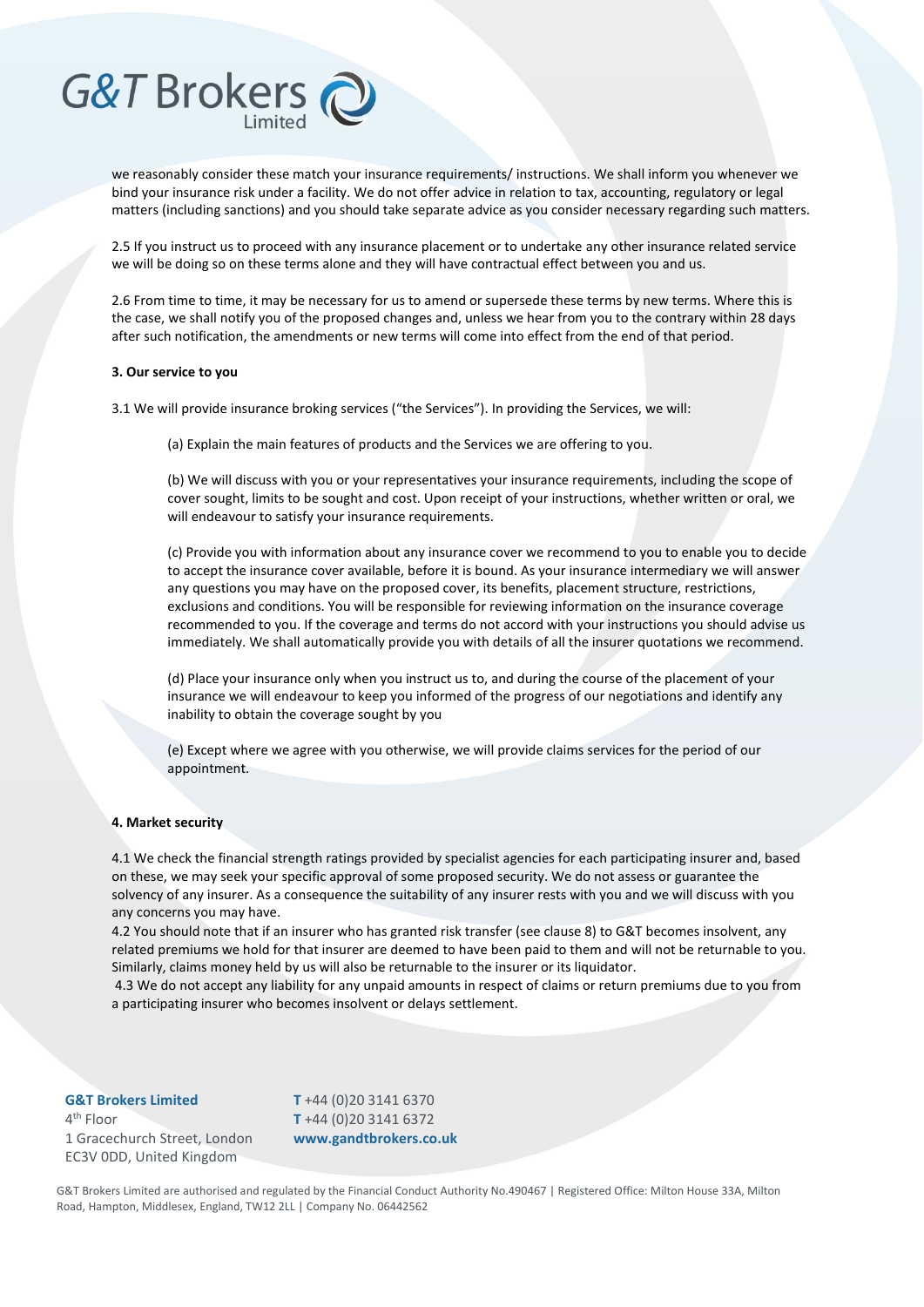#### **5. Evidence of cover and policy documentation**

5.1 We will promptly send you evidence of cover in the form of an insurance policy, a certificate of insurance, a copy of our placing slip, or an insurer or G&T produced insurance document. You should examine any insurance documents very carefully to ensure that they meet your requirements. If the documents do not meet your requirements, if you feel they are incorrect, if you do not understand them, or if you are dissatisfied with the insurance security, please advise us immediately. Otherwise, we will assume that the documentation meets your requirements. In any event, it is important for you to keep your insurance documents safe.

5.2 We will retain documents relating to business placed on your behalf in electronic or paper format in line with market practice.

5.3 Any slip evidencing insurance placed by us on your behalf belongs to and remains the property of G&T.

#### **6. Non-payment of premium**

6.1 Should you or your agents fail to pay the premium or any instalment of it in full with cleared funds in the invoiced currency by the due date, the insurance contract may be cancelled by us or by insurers in accordance with any cancellation clause in the policy.

6.2 Where insurers have specified a premium payment warranty, they must receive the premium due by that date. If you do not think you will be able to comply with the premium warranty please contact us immediately.

6.3 Where applicable and where the relevant details have been passed to us, any other party with an interest in the insurance contract will be advised of any non-payment of premium and given the opportunity to pay the outstanding amounts.

#### **7. Currency**

7.1 When conducting your business we may have to convert funds to another currency in order to settle amounts due to insurers. If a repayment of funds is due to you or is requested by you after conversion, then any such repayment will be made in the currency to which the funds have been converted. Any shortfall arising from exchange differences remains your liability.

7.2 If you pay a premium in a different currency or to a bank account in a different currency from that requested, we may, at our discretion, either return the funds to you or convert the money to the required currency. In the latter case, the converted funds will be applied against the amount due with any shortfall arising from exchange differences remaining your liability.

#### **8. Client money**

8.1 We hold money received from you, or to pay to you, as "client money", either:

(a) in trust for you in a statutory trust bank account which, in the unlikely event of our failure, is available to clients ahead of insurers and other creditors; or

(b) as agent of your insurers under agreements with some insurers specifying that premiums and claims monies received by us are held as agent for those insurers. This is termed "risk transfer".

8.2 We may hold and co-mingle client money as defined at clause 8.1 in the statutory trust bank accounts, provided the insurer subordinates its rights in the money to those of our clients. As the trust bank account protects money

| <b>G&amp;T Brokers Limited</b> |
|--------------------------------|
| 4 <sup>th</sup> Floor          |
| 1 Gracechurch Street, London   |
| EC3V ODD, United Kingdom       |

**T** +44 (0)20 3141 6370 **T** +44 (0)20 3141 6372 **www.gandtbrokers.co.uk**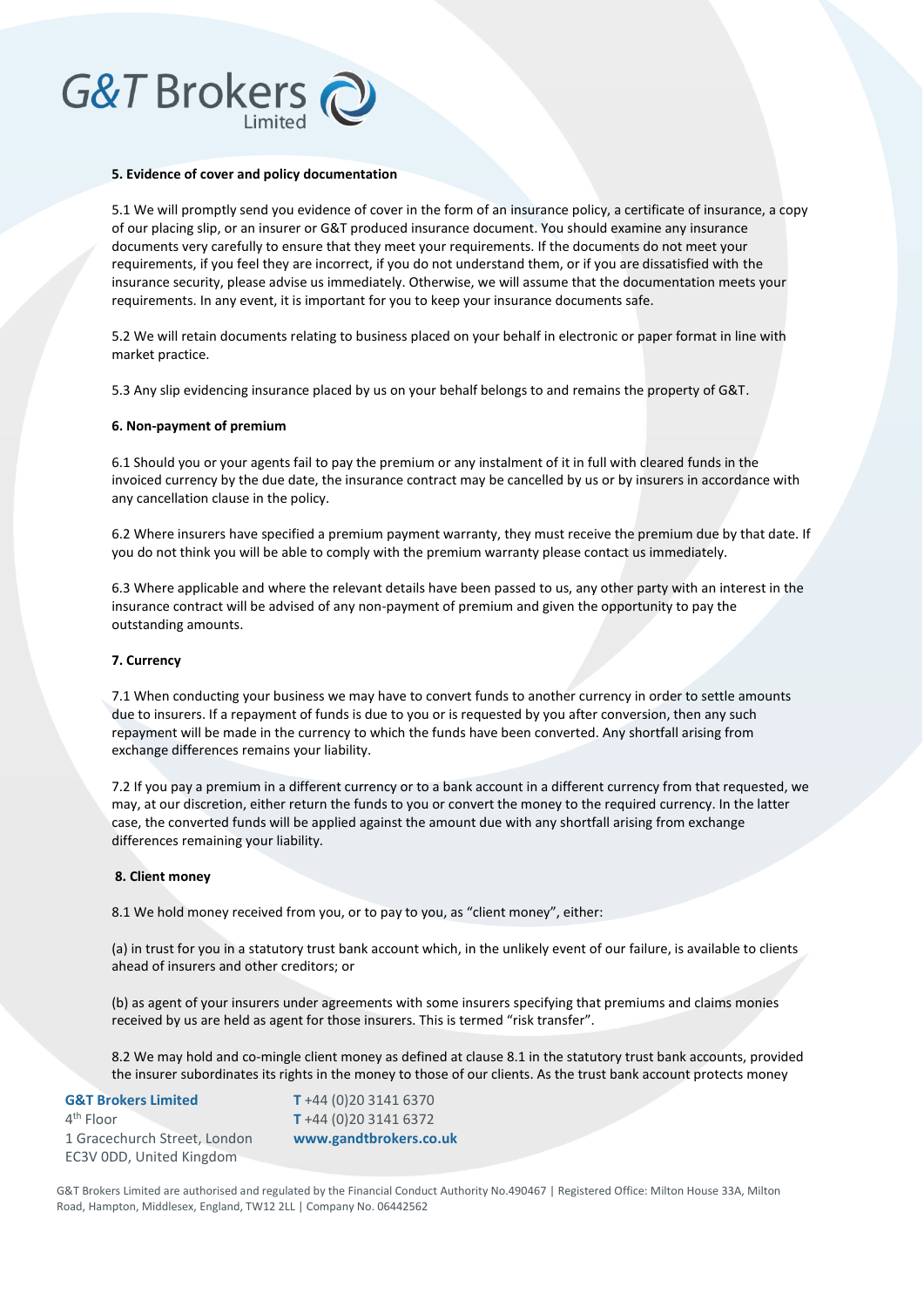held on either basis, we will not usually inform you on which basis we hold the money we have received from you or for you.

8.3 We may transfer your money to another intermediary in some cases. However your money will be protected at all times because of the requirements of FCA rules. We may not use it to pay ourselves commissions before we receive the premium from our client. By accepting this Terms of Business Agreement, you are giving your consent for us to operate in this way.

8.4 Notwithstanding the operation of the trust bank account as described above, we do not:

(a) Fund premium on your behalf to insurers and you agree that we will not be deemed to have been paid premium by you; or

(b) Fund claims to you due from insurers.

8.5 Any interest earned on your money held by us and any investment returns on any segregated designated investments will be retained by us for our own use, rather than paid to you. We may hold separately permitted designated investments with a value at least equivalent to the money that would otherwise have been paid into the statutory trust account. If we do so, we are responsible for any resultant shortfall in your money held by us.

8.6 Your money will normally be deposited in client accounts with banks meeting the FCA criteria for approved banks; in the unlikely event where they do not, it will still be held in a designated bank account. We may transfer your money to other banks or intermediaries, including those outside the UK, where the legal and regulatory regime will be different. In the event of their failure this money may be treated in a different manner.

8.7 Where you do not wish your money to be passed to a particular bank, intermediary or jurisdiction, you should tell us.

8.8 You will provide settlement with cleared funds of all monies due in accordance with the payment date(s) specified in our debit note or other relevant payment documentation ("Payment Date"). Failure to meet the Payment Date may lead to insurers cancelling your contract, particularly where payment is a condition or warranty of a contract. It is imperative that you meet all payment dates. We are under no obligation to pay premium by the Payment Date to insurers on your behalf.

8.9 By accepting this Terms of Business Agreement, you are giving your consent for us to treat your money in this way. Please notify us immediately if you have any objection or query.

#### **9. Warranties and subjectivities**

9.1 It is very important that you familiarise yourself with all the terms of any insurance contract that you are party to. In particular, you must treat any warranties seriously and comply strictly with them. Failure to do so will entitle the insurer to terminate your insurance contract. If you have any doubts or reservations, you should tell us.

9.2 Subjectivity in your insurance contract may lead to the contract being invalidated or coverage prejudiced if the subjectivity remains outstanding. It is very important that you promptly satisfy the subjectivity so that it can be removed.

#### **10. Duty of disclosure**

10.1 Consumers: You must take reasonable care not to make a misrepresentation to the insurer. This means that all the answers you give and statements you make as part of your insurance application, including at renewal and when

#### **G&T Brokers Limited** 4<sup>th</sup> Floor

1 Gracechurch Street, London EC3V 0DD, United Kingdom

**T** +44 (0)20 3141 6370 **T** +44 (0)20 3141 6372 **www.gandtbrokers.co.uk**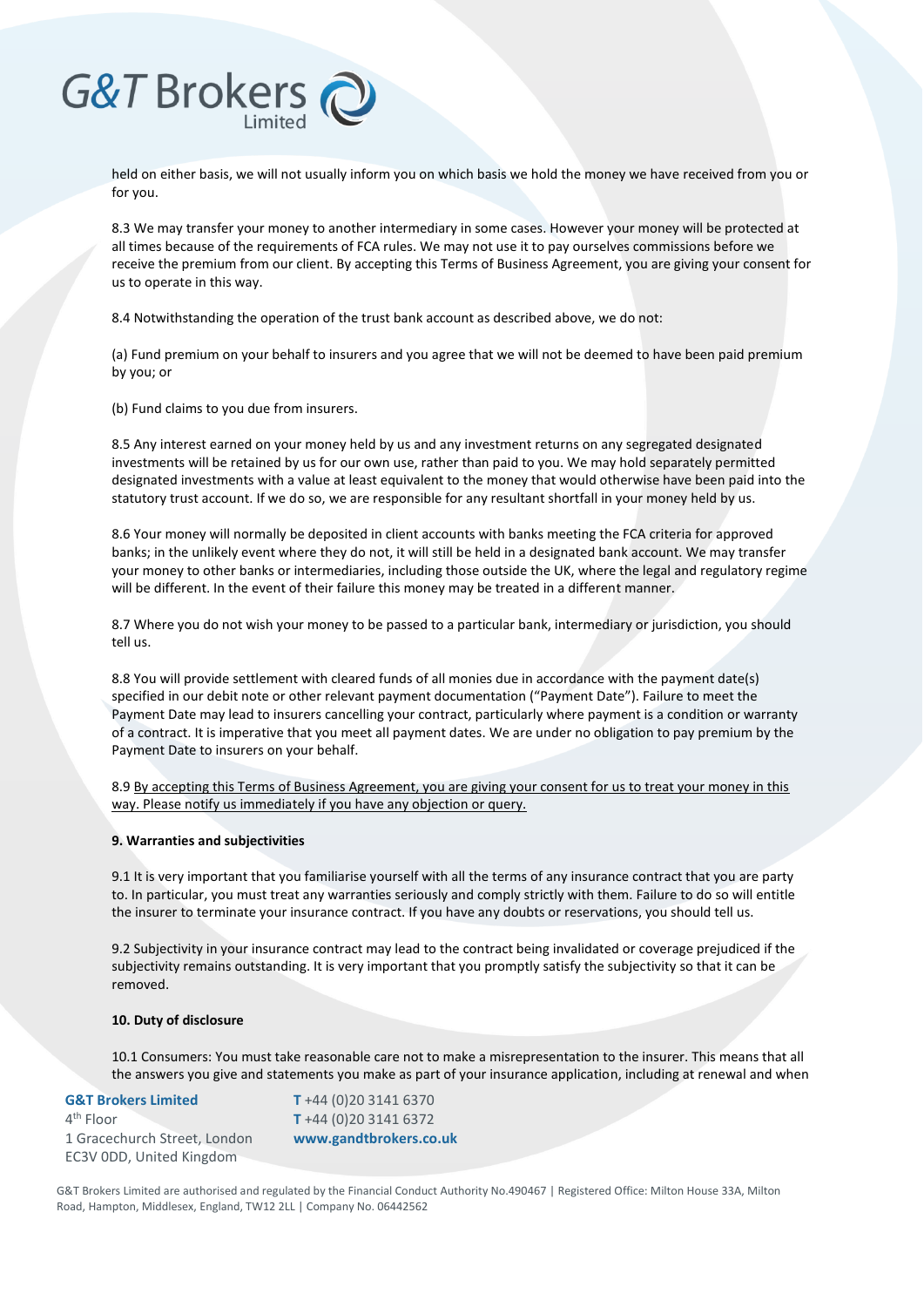

an amendment to your policy is required, should be honest and accurate. If you deliberately or carelessly misinform the insurers, this could mean that part of or all of a claim may not be paid.

10.2 Commercial customers: If the insurance is arranged wholly or mainly for purposes related to your trade, business or profession you have a duty to make a "fair presentation of risk" defined as one:

- $\Box$ which makes a disclosure of every material circumstance which the insured and/or senior management and/or anyone responsible for arranging your insurance knows or ought to know or disclosure which gives insurers sufficient information to put a prudent insurer on notice that it needs to make further enquiries for the purpose of revealing those material circumstances;
- $\Box$  which makes the disclosure in a manner which would be reasonably clear and accessible to a prudent insurer;
- in which every material representation as to a matter of fact is substantially correct and every material  $\Box$ representation as to a matter of expectation or belief is in good faith

Your duty of fair presentation applies at the start of the policy, at renewal and when any variation of the policy is arranged. If you fail to make a fair presentation, the insurer may refuse to pay your claim or reduce the settlement amount, depending on the circumstances.

#### **11. Your liability for tax**

11.1 Unless there is a legal requirement for us to do so, it is your obligation to make declarations in respect of and to account for tax on all insurance transactions.

#### **12. Remuneration**

12.1 We are normally remunerated by commission or brokerage earned on insurances placed, or by a fee negotiated and agreed with you. As this remuneration is earned on placement, we will be entitled to retain it (or to receive it where unpaid) even if policies placed by us are cancelled. Where we place multi-year policies we will be entitled to retain all commission upon placement even if such policies are cancelled.

12.2 It may, at times, be appropriate (and for your benefit) for us to use other parties such as wholesale brokers, excess and surplus lines brokers, underwriter managers, managing general agents or reinsurance intermediaries. These parties may also earn and retain commissions for their role in providing products and services for you.

12.3 if you wish us to carry out any task beyond the Services you initially require, these will be subject to an additional fee and/or brokerage. We will not impose any fees or additional charges on you without prior notification or discussion.

**G&T Brokers Limited** 4<sup>th</sup> Floor 1 Gracechurch Street, London EC3V 0DD, United Kingdom

**T** +44 (0)20 3141 6370 **T** +44 (0)20 3141 6372 **www.gandtbrokers.co.uk**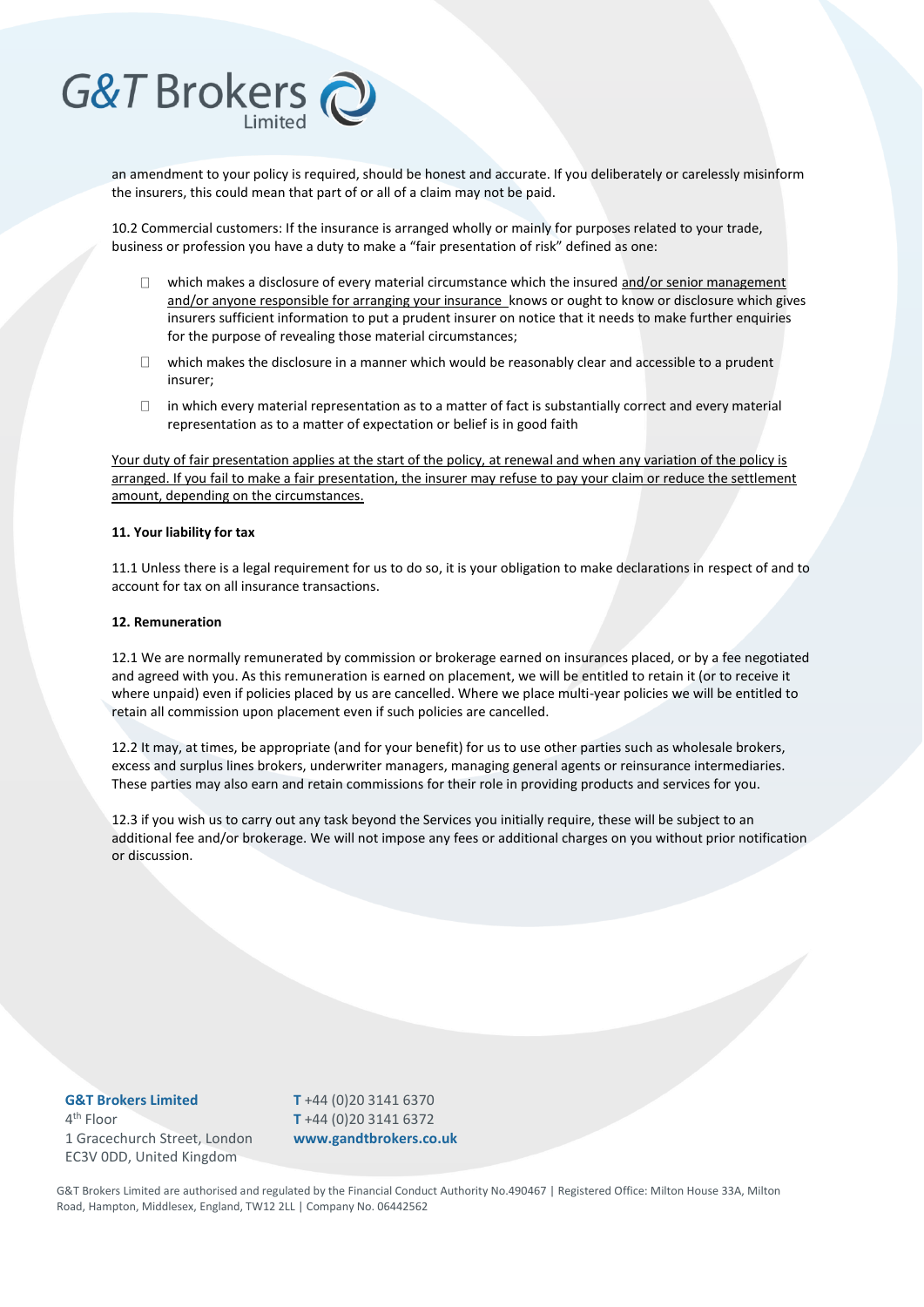#### 12.4 We may receive administrative fees or commissions from insurers with whom we have placed your insurances. We may also receive additional amounts from insurers, usually at the end of their accounting period and normally on a contract-by-contract basis, in recognition of prompt payment or profitability (sometimes called "profit commissions"). We do not receive any remuneration from insurers in respect of the overall level of business we place with them (sometimes called "Market Service Agreements" and "Placing Services Agreements").

12.5 As a commercial customer, you may ask us at any time to disclose the commission we receive for placing your insurance business.

#### **13. Conflicts**

**G&T Brokers** 

13.1 In the event that we identify a conflict of interest in our providing the Services to you, we will immediately notify you and, where we are able to do so, will agree how to continue to provide the Services.

13.2 During the submission and consideration of any claim that you may have under an insurance contract we may provide, and be separately remunerated for, limited services to your insurers. In performing these services we will always use reasonable endeavours to avoid a conflict of interest. Should we consider, however, that a conflict has arisen, then we shall take no further action on behalf of the insurer without your written approval.

#### **14. Claims**

14.1 You must notify us immediately of all details of any incidents that could give rise to a claim and provide us with all material information in order for us to assist you to comply with the terms of your insurance contract. Failure to notify an incident immediately may give insurers the right to avoid paying your claim.

14.2 Where claims are to be dealt with by you with insurers directly we will provide you advice and support as necessary. We may use third party claims handling services, however, where we intend to do so we shall inform you prior to the inception of the insurance contract

14.3 We will promptly inform you of the acceptance or denial of your claim, together with any explanation of that insurer's reasons.

14.4 We will provide a claims handling service for you as long as you remain a client of G&T. However, if you cease to be our client but request us to handle any claim on your behalf, we reserve the right to charge for such services.

#### **15. Complaints and compensation arrangments**

15.1 Should you have any cause for complaint about our services, please, raise the matter in the first instance with the person who handles your account. Alternatively, all complaints should be addressed to:

The Managing Director G&T Brokers Limited 4th Floor 1 Gracechurch Street, London EC3V 0DD

We will advise you of the person dealing with your complaint and we will send you a copy of our complaints procedure.

#### **G&T Brokers Limited**

4<sup>th</sup> Floor 1 Gracechurch Street, London EC3V 0DD, United Kingdom

**T** +44 (0)20 3141 6370 **T** +44 (0)20 3141 6372 **www.gandtbrokers.co.uk**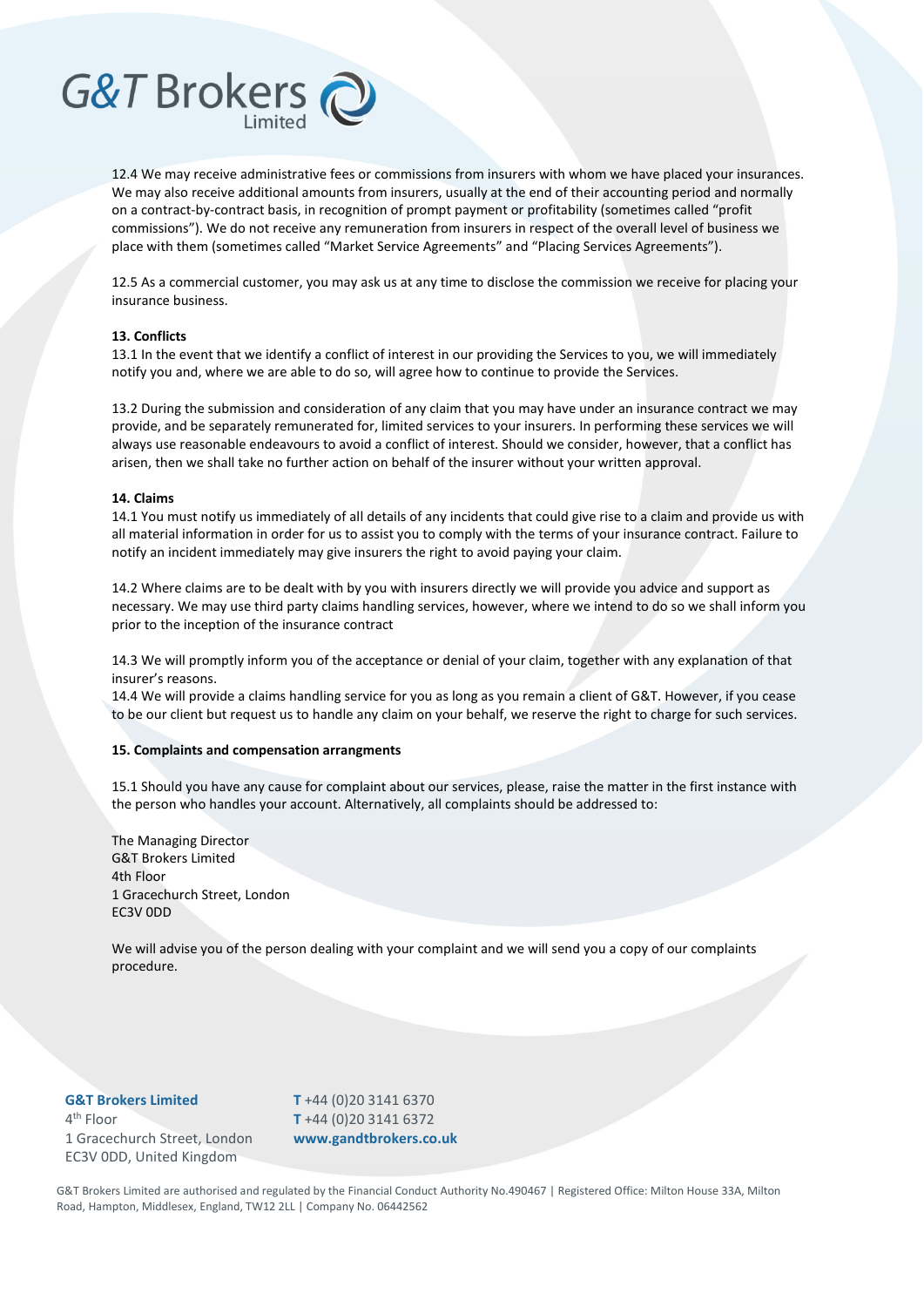15.2 If we are unable to settle your complaint with us, you may be entitled to refer it to:

#### The Financial Ombudsman Service.

You can contact the Financial Ombudsman Service by telephone on 0800 0 234 567 and further information is available at http://www.financial-ombudsman.org.uk/. If you do decide to refer any matter to the Financial Ombudsman Service your legal rights will not be affected. We will provide a summary of our complaints handling procedures should you make a complaint which we cannot resolve informally and at any other time, upon your request.

15.3 We are covered by the Financial Services Compensation Scheme. You may be entitled to compensation if we cannot meet our obligations. This depends on the type of business and the circumstances of the claim. Insurance advising and arranging is covered for 90% of the claim, without any upper limit. For compulsory classes of insurance, insurance advising and arranging is covered for 100% of the claim, also without any upper limit. Further information about compensation scheme arrangements is available from the FSCS on 0800 678 1100 or 020 7741 4100 or by visiting http://www.fscs.org.uk/.

#### **16. Confidentiality**

16.1 Information provided by you to us will remain confidential, and will only be disclosed by us in the normal course of negotiating, maintaining or renewing your insurance policies, unless you have consented otherwise.

16.2 We may disclose the fact that you are our client but no other details. Disclosure may also be made to our regulator, and to our agents or other service providers, or where we are legally obliged to disclose the information. If you wish, we shall be pleased to enter into a specific confidentiality agreement with you.

16.2.1 Your data will be held in accordance with the Data Protection Act 1998. Under section 7 of the Act individuals are entitled to access the information that an organisation holds about them. In the event that you wish to make a request for access please write to the **Finance Director d G&T Brokers Limited at the address shown at 14.1** 

16.3 We and/or the insurers and/or credit providers may use publicly available data from a variety of sources, including credit reference agencies and other external organisations to verify your identity or creditworthiness, to avoid fraud, and to obtain beneficial quotes and payment options on your behalf. Each of the searches may appear on your credit report whether or not your application proceeds.

By accepting these terms and conditions you agree to these uses of your information.

#### **17. Money laundering /Proceeds of crime**

17.1 We are obliged by UK money laundering regulations to undertake customer due diligence measures to verify the identity of clients, and to seek further information from you if you request us to make any payments to a third party. We are obliged to report to the National Crime Agency any suspicion of money laundering or terrorist financing activity and we are prohibited from disclosing any such report.

#### **18. Compliance**

18.1 We will pay due regard to, and you agree to co-operate with us to ensure compliance with, any applicable international economic, financial or trade sanctions legislation.

18.2 We will not be involved in the offering, promising or giving of any financial or other advantage to any person in breach of any law against bribery (including the Bribery Act 2010). We are required to maintain anticorruption/bribery policies and procedures which seek to prevent corruption/bribery offences and so we may take, or omit to take, any action where reasonably necessary to comply with such policies and procedures.

#### **G&T Brokers Limited** 4<sup>th</sup> Floor 1 Gracechurch Street, London

EC3V 0DD, United Kingdom

**T** +44 (0)20 3141 6370 **T** +44 (0)20 3141 6372 **www.gandtbrokers.co.uk**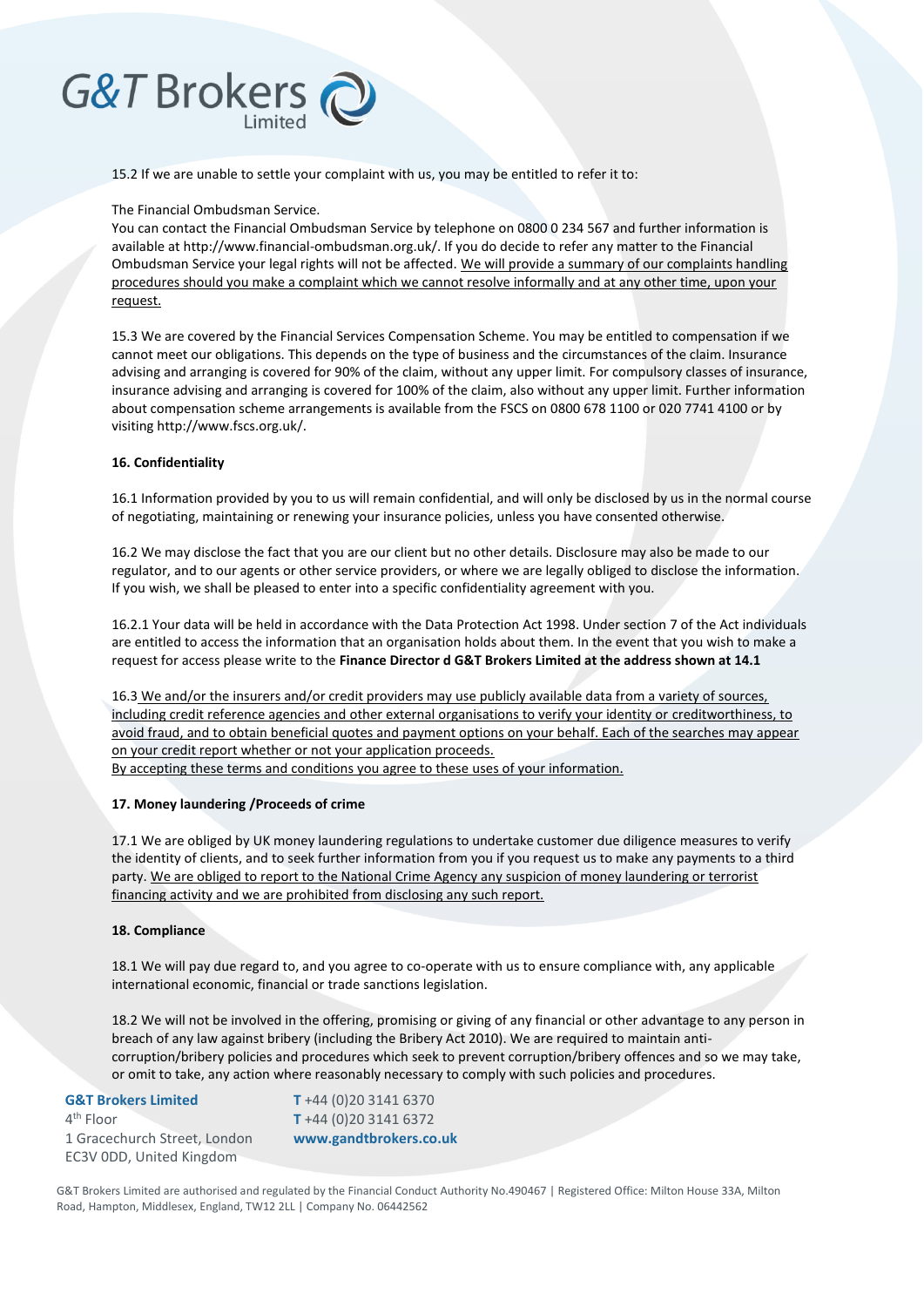#### **19. E-mails**

19.1 As part of our day-to-day communications with you, we may utilise e-mail and this will be acceptable, unless you advise us to the contrary.

19.2 By communicating with us via e-mail you cannot later contend that this method of communication was invalid or unenforceable on that basis alone. You will also be taken to appreciate and accept its inherent risks and that communication in this form is writing for the purpose of any law or regulation when writing is required.

#### **20. Termination of our Services**

20.1 Whilst our wish is to retain the business and goodwill of our clients, you or we may terminate the services by giving one month notice in writing. In the event our services are terminated by you, we will be entitled to receive any and all fees or brokerage payable (whether or not the same have been received by us) in relation to contracts placed by us.

#### **21. Third party rights**

21.1 This TOBA is not intended to and it does not confer a benefit or remedy on any third party, whether by virtue of the Contract (Rights of Third Parties) Act 1999 or otherwise, save for the employees' right to enforce the terms of Schedule B. Further, we may rescind or vary this TOBA as it applies to you, whether in whole or in part without the consent of any third party.

#### **22. No Joint Venture**

22.1 Neither this TOBA nor any actions taken by either you or us pursuant to this TOBA will create or be construed as creating a partnership association, joint venture or other co-operative entity between you and us.

#### **23. Language**

23.1 Unless otherwise agreed with you in writing, all evidence of cover and other documentation provided to you, and any discussion with you, will be in English. Unless we have agreed otherwise with you, please ensure that any documentation and/or instructions that you provide to us are always in English.

#### **24. Intellectual property**

24.1 We shall retain all title, copyright, patents and other intellectual property rights to all methodologies and documents used in our provision of the Services to you.

#### **25. Authority to give instructions**

25.1 Unless instructed otherwise, we shall assume that all of your employees, directors and officers who give us instructions are authorised to do so and that we may act on oral instructions.

#### **26. Governing law and jurisdiction**

26.1 This TOBA, any associated letter/correspondence and our business relationship with you are governed by English law and are subject to the exclusive jurisdiction of the High Court in London

| <b>G&amp;T Brokers Limited</b> | $T + 44 (0)20 3141 6370$ |
|--------------------------------|--------------------------|
| $4th$ Floor                    | $T + 44 (0)20 3141 6372$ |
| 1 Gracechurch Street, London   | www.gandtbrokers.co.uk   |
| EC3V ODD, United Kingdom       |                          |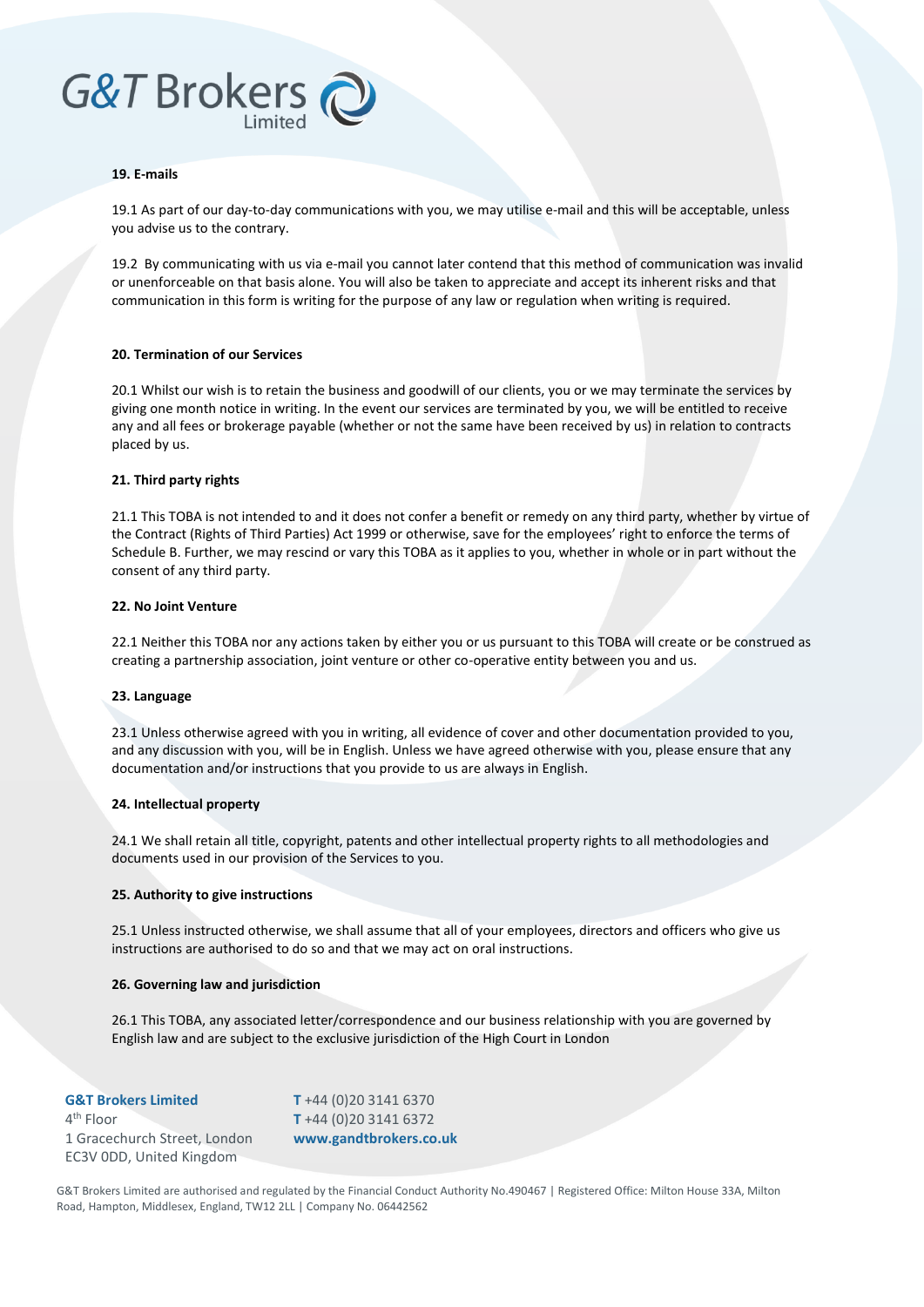#### **27. Severability**

27.1 If any term of this TOBA, or any part of such term, is or becomes illegal, invalid or unenforceable in any respect, then the remainder of the TOBA will remain valid and enforceable

#### **28. Entire agreement**

28.1 This TOBA, including, for the avoidance of doubt Schedule A, constitutes the entire agreement between both you and us with regard to our engagement and supersedes all proposals, prior discussions and representations, oral or written, between both of us relating to the Services.

#### **29. Force majeure**

29.1 We shall not be liable to you if we are unable to perform the Services as a result of any cause beyond our reasonable control. In the event of any such occurrence affecting us we shall notify you as soon as reasonably practicable.

#### **30. Your acceptance of these terms**

30.1 It is deemed that you consent to working with us based on the terms of this TOBA if, having received this TOBA, you instruct us and/or continue to do business with us.

#### **How to cancel**

You may have a statutory right to cancel a policy you take out through us within a short period. Please refer to your policy summary or your policy document for further details. If you cancel within the statutory cancellation period (where this applies) you will receive a pro rata refund of premium from the insurer. Insurers are also entitled to make an administrative charge. If you wish to cancel outside the statutory cancellation period (where this applies) you may not receive a pro rata refund of premium.

**G&T Brokers Limited** 4<sup>th</sup> Floor 1 Gracechurch Street, London EC3V 0DD, United Kingdom

**T** +44 (0)20 3141 6370 **T** +44 (0)20 3141 6372 **www.gandtbrokers.co.uk**